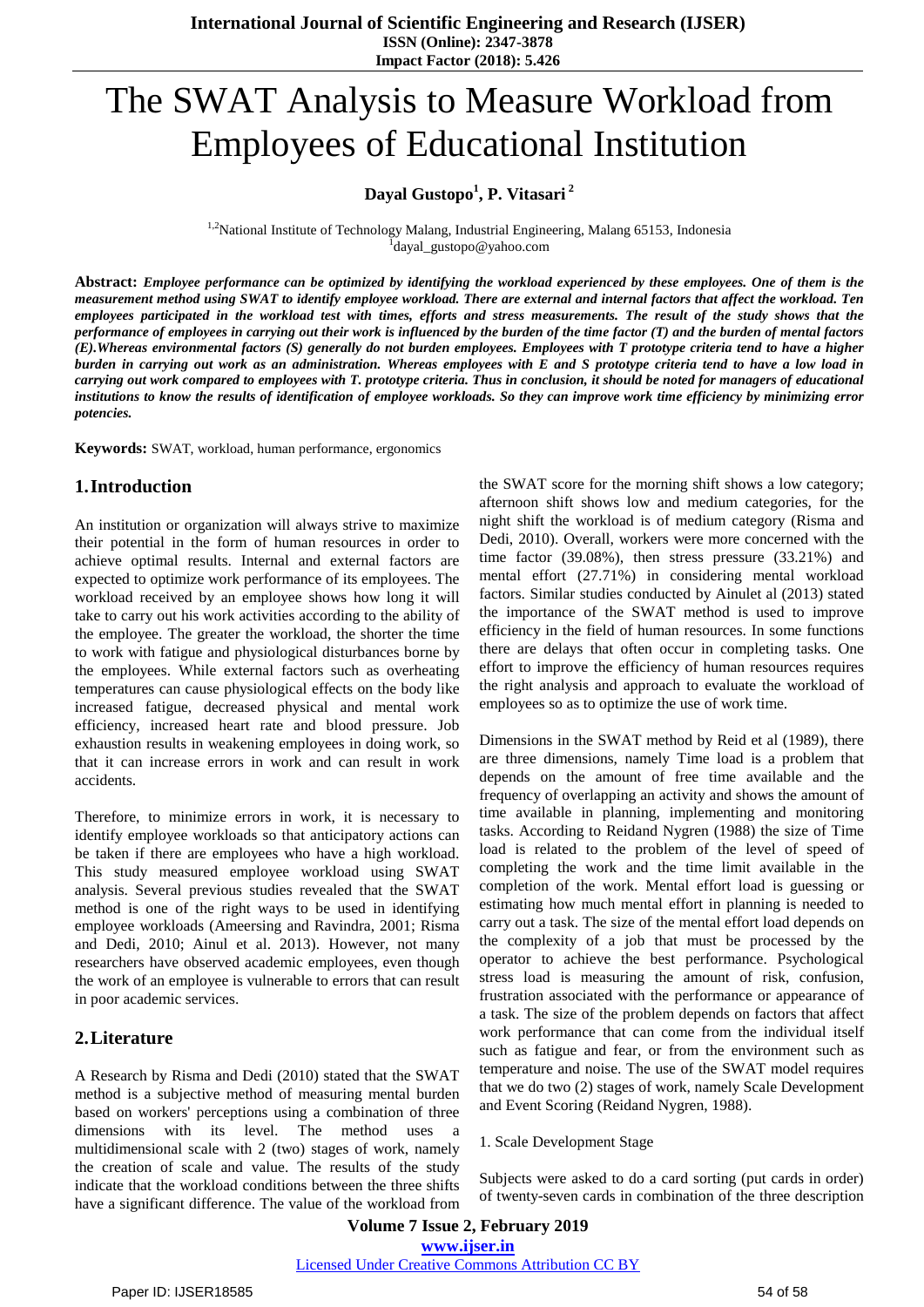#### **International Journal of Scientific Engineering and Research (IJSER) ISSN (Online): 2347-3878 Impact Factor (2018): 5.426**

variables (T, E and S) starting from the lowest to highest. Scale development is used to train subjects in obtaining data by observing how to combine dimensions to create individual impressions of workload.

2. Axiom Test

Axiom Test is conducted to test the suitability of additive models and consistency of card sorting. In the Axiom Test will be tested three basic properties of the additive model, namely independence, multiple provisions and combined independence. Axiom Test was carried out in stages, with the first step testing the Prototype Axiom Test by using development scale data scales. The criteria for independence and combined independence should be  $\langle 20, \text{ so the} \rangle$ respondent's card data collection can be considered to fulfill the basic nature of the additive model on the prototype. Furthermore, data scale development can be handled using the PSS method to produce a SWAT scale. When the axiom is> 20, the Individual Axiom Test must be conducted to investigate whether the respondent's card sorting data can be considered to fulfill the additive model's nature. However, when the Individual Axiom Test results indicate a violation of independence and a combined independence of  $\langle 20, \text{ then the} \rangle$ data of the respondent's card can be considered as fulfilling the basic characteristics of the model. Data scale development can be handled by the ISS method to produce a SWAT scale. If the Individual Axiom Test results still show a violation of axiom> 20, then the respondent's data should drop from the study. In this study, Prototype Axiom Test showed that in all prototypes there was a violation of the additive properties <20. This means that the Prototyped Scaling Solution (PSS)

## **4.Result**

Then in the scoring event, the subject is asked for SWAT comments on the scoring rating of their work (scale 1 to 3) for each variable T, E, and S of each task (each element of work or in the completion of a job), then the SWAT rating is matched with the results from the card sorting from the SWAT program results in the computer to find out the workload score of each combination. Event scoring is an experiment or situation testing where the investigator digs up information about the workload experienced by the subject for to be corrected(of the problem) to make the load decreases and a SWAT remeasurement can be applied to obtain validation to get a better work performance than before.

# **3.Method**

The method applied in this study is a descriptive research by the help of ten employees who work in the academic part of an educational institution. The selection of these participants is based on the period of service, and the same type of work. The steps of data collection were the respondents asked to sort 27 SWAT cards which contained an explanation of the position of Time Load, Mental Effort, and Psychological Stress. This process must of course be adjusted to the work activities carried out every day, from the order of the lightest workload rating with initials number 1 to the heaviest workload with initials number 27.

| Card                      |                |                |                |                | The Order of The Respondents |                |                |                |                |                |
|---------------------------|----------------|----------------|----------------|----------------|------------------------------|----------------|----------------|----------------|----------------|----------------|
|                           |                | $\mathfrak{2}$ | 3              | $\overline{4}$ | 5                            | 6              | $\overline{7}$ | 8              | 9              | 10             |
| $\mathbf N$               | $\overline{4}$ | 1              | $\mathbf{1}$   | 1              | 1                            | 23             | $\overline{4}$ | $\overline{4}$ | $\overline{c}$ | 6              |
| B                         | 11             | 22             | $\overline{c}$ | 5              | $\mathfrak{2}$               | 2              | 18             | 5              | $\tau$         | 9              |
| W                         | 23             | 18             | 3              | 8              | 5                            | 26             | $\overline{2}$ | 6              | 6              | 5              |
| $\boldsymbol{\mathrm{F}}$ | 5              | 23             | $\overline{4}$ | $\mathfrak{2}$ | 3                            | $\overline{7}$ | 23             | $\overline{7}$ | 1              | $\overline{c}$ |
| J                         | 14             | 11             | 5              | 6              | 6                            | 22             | 6              | 8              | $\overline{4}$ | $\overline{7}$ |
| $\mathsf{C}$              | 25             | 3              | 6              | 9              | 8                            | 6              | 21             | 9              | 9              | 3              |
| X                         | 6              | 15             | $\overline{7}$ | 3              | $\overline{4}$               | 24             | 3              | $\mathbf{1}$   | 3              | $\overline{4}$ |
| S                         | 15             | $\overline{2}$ | 8              | $\overline{7}$ | $\tau$                       | 1              | 26             | 3              | 8              | 8              |
| M                         | 24             | 19             | 9              | $\overline{4}$ | 9                            | 5              | 25             | $\overline{2}$ | 5              |                |
| U                         | 3              | 14             | 10             | 10             | 10                           | 14             | 13             | 26             | 12             | 10             |
| G                         | 17             | 17             | 11             | 14             | 14                           | 17             | 12             | 27             | 15             | 4              |
| Z                         | 19             | $\overline{4}$ | 12             | 16             | 12                           | 3              | 27             | 25             | 13             | 13             |
| V                         | 8              | 13             | 13             | 12             | 11                           | 25             | 5              | 20             | 11             | 17             |
| $\mathbf{O}$              | 16             | 21             | 14             | 15             | 15                           | 18             | 10             | 21             | 18             | 16             |
| ZZ                        | 27             | 20             | 15             | 18             | 17                           | 15             | 14             | 19             | 17             | 15             |
| $\mathbf K$               | 9              | 24             | 16             | 11             | 13                           | 16             | 11             | 22             | 10             | 12             |
| E                         | 18             | 26             | 17             | 13             | 16                           | 11             | 16             | 24             | 14             | 19             |
| R                         | 26             | 8              | 18             | 17             | 18                           | 9              | 22             | 16             | 16             | 18             |
| H                         | $\overline{c}$ | 16             | 19             | 20             | 19                           | 27             | $\mathbf{1}$   | 10             | 26             | 20             |
| P                         | 10             | 27             | 20             | 23             | 21                           | 13             | 15             | 12             | 20             | 22             |
| D                         | 20             | 5              | 21             | 26             | 23                           | 19             | 8              | 11             | 24             | 27             |
| Y                         | $\overline{7}$ | 25             | 22             | 21             | 20                           | 20             | 9              | 13             | 27             | 11             |
| A                         | 13             | 6              | 23             | 24             | 22                           | $\overline{4}$ | 24             | 15             | 19             | 23             |
| $\Omega$                  | 22             | 12             | 24             | 25             | 26                           | 8              | 20             | 14             | 25             | 26             |
| L                         |                | 10             | 25             | 19             | 24                           | 10             | 19             | 23             | 23             | 21             |
| T                         | 12             | $\overline{7}$ | 26             | 22             | 25                           | 12             | 17             | 18             | 21             | 24             |
| I                         | 21             | 9              | 27             | 27             | 27                           | 21             | $\tau$         | 17             | 22             | 25             |

**Table 1:** Result of SWAT Card Ordering

method will be used to produce the SWAT scale.

3. Event Scoring Stage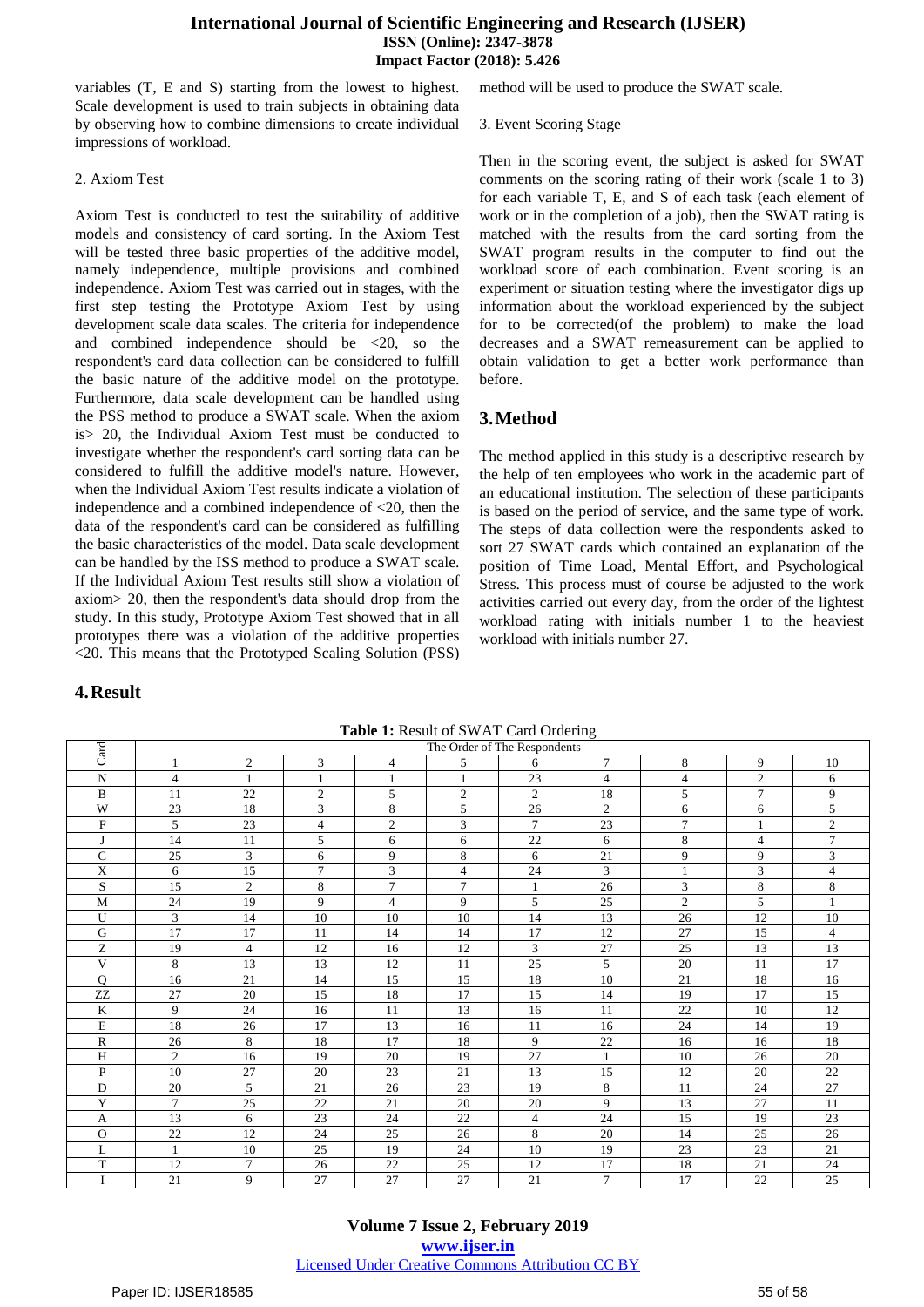## **International Journal of Scientific Engineering and Research (IJSER) ISSN (Online): 2347-3878 Impact Factor (2018): 5.426**

| <b>Table 2:</b> Prototype of Each Respondent with $W = 0.3233$ |                |         |         |         |            |         |           |  |  |  |
|----------------------------------------------------------------|----------------|---------|---------|---------|------------|---------|-----------|--|--|--|
| Respondent                                                     | TES            | TSE     | ETS     | EST     | <b>SET</b> | STE     | Prototype |  |  |  |
|                                                                | 0.0.4          | 0.21    | 0.19    | 0.41    | 0.92       | 0.87    | S         |  |  |  |
| 2                                                              | $-0.02$        | $-0.06$ | $-0.04$ | $-0.10$ | $-0.24$    | $-0.23$ | T         |  |  |  |
| 3                                                              | 1.00           | 0.96    | 0.60    | 0.43    | 0.30       | 0.43    | T         |  |  |  |
| 4                                                              | 0.92           | 0.98    | 0.33    | 0.19    | 0.38       | 0.58    | T         |  |  |  |
| 5                                                              | 0.98           | 0.99    | 0.52    | 0.37    | 0.38       | 0.54    | T         |  |  |  |
| 6                                                              | 0.00           | $-0.02$ | $-0.19$ | $-0.28$ | $-0.35$    | $-0.29$ | T         |  |  |  |
| $\mathcal{I}$                                                  | 0.08           | 0.09    | 0.27    | 0.35    | 0.40       | 0.33    | S         |  |  |  |
| 8                                                              | 0.48           | 0.47    | 0.16    | 0.04    | 0.02       | 0.12    | T         |  |  |  |
| 9                                                              | $0.90^{\circ}$ | 0.93    | 0.29    | 0.12    | 0.21       | 0.32    | T         |  |  |  |
| 10                                                             | 0.88           | 0.90    | 0.33    | 0.18    | 0.27       | 0.45    | T         |  |  |  |

According to result above, table 2 showed for W value obtained is less than 0.75, then check the prototype axiom

value to find out whether the use of scaling prototypes can be used or cannot be used.

| Table 3: Data of Axioms Independent Prototype |  |
|-----------------------------------------------|--|
|-----------------------------------------------|--|

|           |                                              | Error (from 108 errors) | Explanation |                         |  |
|-----------|----------------------------------------------|-------------------------|-------------|-------------------------|--|
| Prototype | S to T and E<br>T to E and S<br>E to T and S |                         |             |                         |  |
| Time      |                                              | ے ب                     | 60          | Axiom Error Value $>20$ |  |
| Effort    |                                              |                         |             | Axiom Error Value < 20  |  |
| Stress    |                                              | 40                      |             | Axiom Error Value > 20  |  |

| Table 4: Data of Independency Axioms from Combined Prototype |
|--------------------------------------------------------------|
|--------------------------------------------------------------|

|               |                     | Error (from 108 errors) | Explanation       |                          |  |  |
|---------------|---------------------|-------------------------|-------------------|--------------------------|--|--|
| Prototype     | $T \times E$ to $S$ | $E \times S$ to T       | $S \times T$ to E |                          |  |  |
| Time          |                     | 64                      |                   | Axiom Error Value > 20   |  |  |
| Effort        |                     |                         |                   | Axiom Error Value $< 20$ |  |  |
| <b>Stress</b> |                     |                         | 30                | Axiom Error Value > 20   |  |  |

The results can be concluded that the prototype type of respondents is the T (time) and S (Stress) prototypes. In Tables 3 and 4 it is found that the independent and independent axiom values for the T (time) and S (Stress)

prototypes have an error axiom above 20. Therefore, checking the individual axiom value of the respondent is done.

| <b>rapic 9:</b> Data of macpenaem <i>residues</i> |                        |              |              |  |  |  |  |  |  |  |
|---------------------------------------------------|------------------------|--------------|--------------|--|--|--|--|--|--|--|
|                                                   | Error (from 108 error) |              |              |  |  |  |  |  |  |  |
| Respondent                                        | T to E and S           | E to T and S | S to T and E |  |  |  |  |  |  |  |
|                                                   | 30                     | 36           |              |  |  |  |  |  |  |  |
|                                                   | 60                     | 58           | 56           |  |  |  |  |  |  |  |
|                                                   |                        |              |              |  |  |  |  |  |  |  |
|                                                   |                        | 46           |              |  |  |  |  |  |  |  |
|                                                   |                        |              |              |  |  |  |  |  |  |  |
|                                                   | 58                     | 58           | 52           |  |  |  |  |  |  |  |
|                                                   | 56                     | 58           | 56           |  |  |  |  |  |  |  |
|                                                   |                        | 56           | 42           |  |  |  |  |  |  |  |
|                                                   |                        | 58           | 56           |  |  |  |  |  |  |  |
|                                                   |                        | 58           | 44           |  |  |  |  |  |  |  |

| Table 6: Data of Independency Axioms from Combined Prototype |
|--------------------------------------------------------------|
|--------------------------------------------------------------|

|            | Error (from 108 error) |            |                      |  |  |  |  |  |
|------------|------------------------|------------|----------------------|--|--|--|--|--|
| Respondent | T x E to S             | E x S to T | $\mathbf S$ x T to E |  |  |  |  |  |
|            | 28                     |            |                      |  |  |  |  |  |
|            | 64                     | 58         | 60                   |  |  |  |  |  |
|            |                        |            |                      |  |  |  |  |  |
|            |                        | 20         |                      |  |  |  |  |  |
|            |                        |            |                      |  |  |  |  |  |
|            | 58                     | 58         | 56                   |  |  |  |  |  |
|            | 58                     | 58         | 54                   |  |  |  |  |  |
|            |                        | 66         | 4،                   |  |  |  |  |  |
|            | 16                     | 60         |                      |  |  |  |  |  |
|            |                        |            |                      |  |  |  |  |  |

**Volume 7 Issue 2, February 2019 www.ijser.in** Licensed Under Creative Commons Attribution CC BY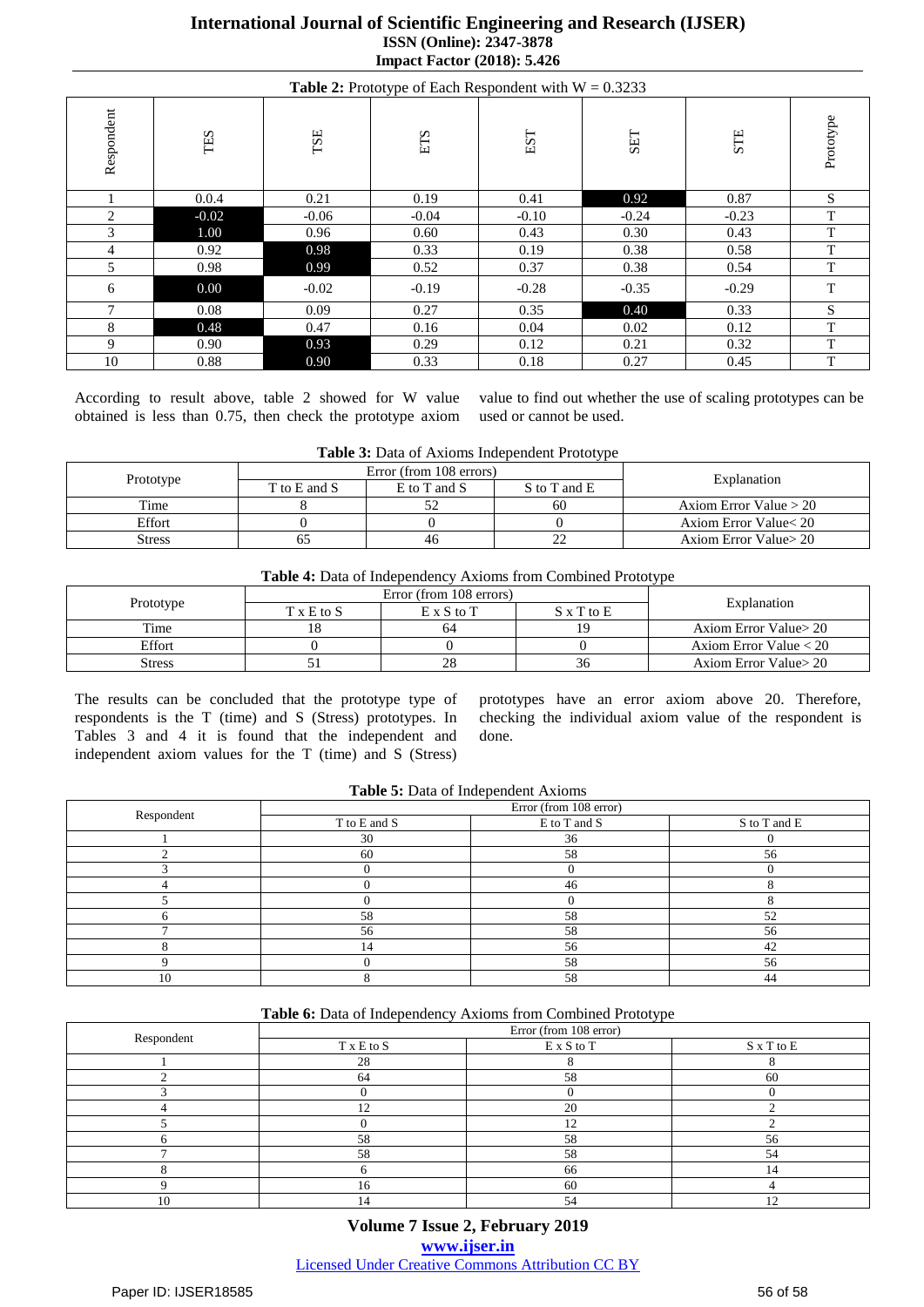## **International Journal of Scientific Engineering and Research (IJSER) ISSN (Online): 2347-3878 Impact Factor (2018): 5.426**

The results in table 5 and table 6 show that the independent and independent axiom values for individuals have an error value above 20. Therefore, it is advisable to do return card (sorting the card again) by the respondent.

| Respondent | Time  | Effort | <b>Stress</b> |
|------------|-------|--------|---------------|
|            | 14,84 | 8,55   | 76,61         |
| 2          | 30,27 | 19,24  | 50,49         |
| 3          | 69,23 | 23,08  | 7,69          |
| 4          | 73,82 | 4,97   | 21,21         |
| 5          | 69,78 | 14,32  | 15,90         |
| 6          | 21,15 | 47,05  | 31,81         |
| 7          | 7,15  | 38,18  | 54,67         |
| 8          | 68,85 | 13,27  | 17,88         |
| 9          | 95,51 | 1,55   | 2,94          |
| 10         | 78,86 | 9,05   | 12,10         |

**Table 7:** The Estimation of Relative Interest from Every Factor (In %)

Table 7 shows that the dimension that gives the most contribution to cognitive workload is the Time dimension, Effort is quite influential on the workload, while Stress has the lowest load on employees.

| N <sub>0</sub>           | Combination of<br>Workload | Letter                    |          | Scale of SWAT from respondent number - |          |                |          |          |                |              |          |                |
|--------------------------|----------------------------|---------------------------|----------|----------------------------------------|----------|----------------|----------|----------|----------------|--------------|----------|----------------|
|                          |                            |                           | 1        | $\overline{c}$                         | 3        | $\overline{4}$ | 5        | 6        | $\overline{7}$ | 8            | 9        | 10             |
| $\mathbf{1}$             | 111                        | $\mathbf N$               | 12.6     | 81,8                                   | $\theta$ | 1,7            | $\theta$ | 78.9     | 1.0            | 2.2          | 0.9      | 9.0            |
| $\mathbf{2}$             | 112                        | $\mathbf B$               | 50,9     | 70,2                                   | 3,8      | 22,9           | 9.6      | 47.0     | 55.7           | 20.1         | 0.7      | 16.8           |
| 3                        | 113                        | W                         | 89,2     | 31,3                                   | 7,7      | 17,4           | 15.9     | 55.4     | 54.1           | 13.9         | 3.6      | 21.1           |
| $\overline{\mathcal{L}}$ | 121                        | F                         | 5,4      | 86,2                                   | 11,5     | $\Omega$       | 8.3      | 55.0     | 38.4           | 13.3         | 1.8      | $\overline{0}$ |
| 5                        | 122                        | J                         | 43,7     | 74,6                                   | 15,4     | 21,2           | 17.9     | 23.2     | 93.1           | 31.1         | 1.6      | 7.8            |
| 6                        | 123                        | $\overline{C}$            | 82,0     | 35,7                                   | 19,2     | 15,7           | 24.2     | 31.5     | 91.5           | 25.0         | 4.5      | 12.1           |
| $\overline{7}$           | 131                        | $\overline{X}$            | 4,0      | 66,9                                   | 23,1     | 5,0            | 14.3     | 31.8     | 39.2           | $\mathbf{0}$ | 0.3      | 4.2            |
| 8                        | 132                        | S                         | 42,4     | 55,3                                   | 26,9     | 26,2           | 23.9     | $\Omega$ | 93.8           | 17.9         | $\Omega$ | 12.0           |
| 9                        | 133                        | M                         | 80,7     | 16,5                                   | 30,8     | 20,7           | 30.2     | 8.3      | 92.2           | 11.7         | 2.9      | 16.3           |
| 10                       | 211                        | $\mathbf U$               | 8,6      | 95,6                                   | 34,6     | 38,6           | 34.9     | 90.7     | 7.1            | 69.7         | 48.7     | 76.1           |
| 11                       | 212                        | $\overline{G}$            | 46,9     | 84,0                                   | 38,5     | 59,8           | 44.5     | 58.9     | 61.8           | 87.5         | 48.4     | 83.9           |
| 12                       | 213                        | $\overline{z}$            | 85,2     | 45,1                                   | 42,3     | 54,3           | 50.8     | 67.2     | 60.3           | 81.4         | 51.4     | 88.1           |
| 13                       | 221                        | $\overline{\mathbf{V}}$   | 1,4      | 100                                    | 46,2     | 36,9           | 43.2     | 66.8     | 44.6           | 80.7         | 49.6     | 67.0           |
| 14                       | 222                        | $\overline{Q}$            | 39,7     | 88,4                                   | 50,0     | 58,1           | 52.8     | 35.0     | 99.2           | 98.6         | 49.3     | 74.8           |
| 15                       | 223                        | ZZ                        | 78,0     | 49,5                                   | 53,8     | 52,6           | 59.1     | 43.4     | 97.7           | 92.5         | 52.2     | 79.1           |
| 16                       | 231                        | $\bf K$                   | $\Omega$ | 80,8                                   | 57,7     | 41,9           | 49.2     | 43.7     | 45.3           | 67.5         | 48.0     | 71.2           |
| 17                       | 232                        | $\overline{E}$            | 38,3     | 89,2                                   | 61,5     | 63,1           | 58.8     | 11.9     | 100            | 85.4         | 47.8     | 79.0           |
| 18                       | 233                        | $\mathbf R$               | 76,6     | 30,3                                   | 65,4     | 57,6           | 65.1     | 20.2     | 98.4           | 79.2         | 50.7     | 83.3           |
| 19                       | 311                        | $\boldsymbol{\mathrm{H}}$ | 23,4     | 65,4                                   | 69,2     | 75,5           | 69.8     | 100      | $\theta$       | 71.0         | 96.4     | 87.9           |
| 20                       | 312                        | ${\bf P}$                 | 61,7     | 53,7                                   | 73,1     | 96,7           | 79.4     | 68.2     | 54.7           | 88.9         | 96.2     | 95.7           |
| 21                       | 313                        | $\mathbf{D}$              | 100      | 14,9                                   | 76,9     | 91.2           | 85.7     | 76.5     | 53.1           | 82.8         | 99.1     | 100            |
| 22                       | 321                        | Y                         | 16,2     | 69,7                                   | 80,8     | 73.8           | 78.1     | 76.1     | 37.4           | 82.1         | 97.3     | 78.9           |
| 23                       | 322                        | A                         | 54,5     | 58,1                                   | 84,6     | 95.0           | 87.7     | 44.3     | 92.1           | 100          | 97.1     | 86.7           |
| 24                       | 323                        | $\mathbf O$               | 92,8     | 19,2                                   | 88,5     | 89.5           | 94.0     | 52.6     | 90.5           | 93.9         | 100      | 91.0           |
| 25                       | 331                        | L                         | 14,8     | 50,5                                   | 92,3     | 78.8           | 84.1     | 53.0     | 38.2           | 68.9         | 95.8     | 83.0           |
| 26                       | 332                        | T                         | 53,1     | 38,9                                   | 96,2     | 100            | 93.7     | 21.1     | 92.9           | 86.7         | 95.5     | 90.8           |
| 27                       | 333                        | I                         | 91,4     | $\overline{0}$                         | 100      | 94.5           | 100      | 29.5     | 91.3           | 80.6         | 98.4     | 95.1           |

**Table 8:** The Solution Scale of SWAT for Individual Employee

#### **Table 9:** Scoring Value for Employees' Work

| Job Description     | Event   | <b>Respondent Number-</b> |      |      |               |      |      |        |           |                |               |                        |
|---------------------|---------|---------------------------|------|------|---------------|------|------|--------|-----------|----------------|---------------|------------------------|
|                     | Scoring |                           | ◠    |      | 4             |      | 6    |        | 8         |                | 10            |                        |
| Typing              |         | ◠                         |      | ◠    | 3             | ◠    | 3    | ◠      | $\bigcap$ | 2              | $\bigcap$     |                        |
|                     | E       |                           | ◠    | ◠    | 3             | ◠    | ↑    | $\sim$ | ◠         |                | $\bigcap$     |                        |
|                     | S       |                           | 3    | 3    | $\bigcap$     | ◠    | 3    | 3      | ◠         | ◠              | C             | Explanation :          |
| <b>SWAT Rescale</b> |         | 8,6                       | 35,7 | 53,8 | 100           | 52,8 | 52.6 | 98.4   | 98.6      | 48.4           | 74.8          | $\bullet$ L = Low      |
| Subjective Load     |         | ⊥                         | ь.   | М    | H             | M    | M    | H      | H         | M              | H             | $\bullet$ M = Moderate |
| Format Set Up       |         | ◠                         | ◠    | ◠    | $\mathcal{L}$ | ◠    | 2    | ി      |           |                | 2             | $\bullet$ H = High     |
|                     | Е       | ◠                         |      | ◠    | $\bigcirc$    | ↑    | 3    |        |           | $\overline{2}$ | $\mathcal{L}$ |                        |
|                     | S       |                           |      | ◠    | $\bigcap$     | 3    | 3    | 3      |           |                | $\bigcap$     |                        |
| <b>SWAT Rescale</b> |         | 1.4                       | 45,1 | 50,0 | 58,1          | 59,1 | 20.2 | 60.3   | 2.2       | 1.8            | 74.8          |                        |
| Subjective Load     |         |                           | М    | М    | M             | М    | L    | H      | .,        | ⊥              | H             |                        |

**Volume 7 Issue 2, February 2019 www.ijser.in** Licensed Under Creative Commons Attribution CC BY